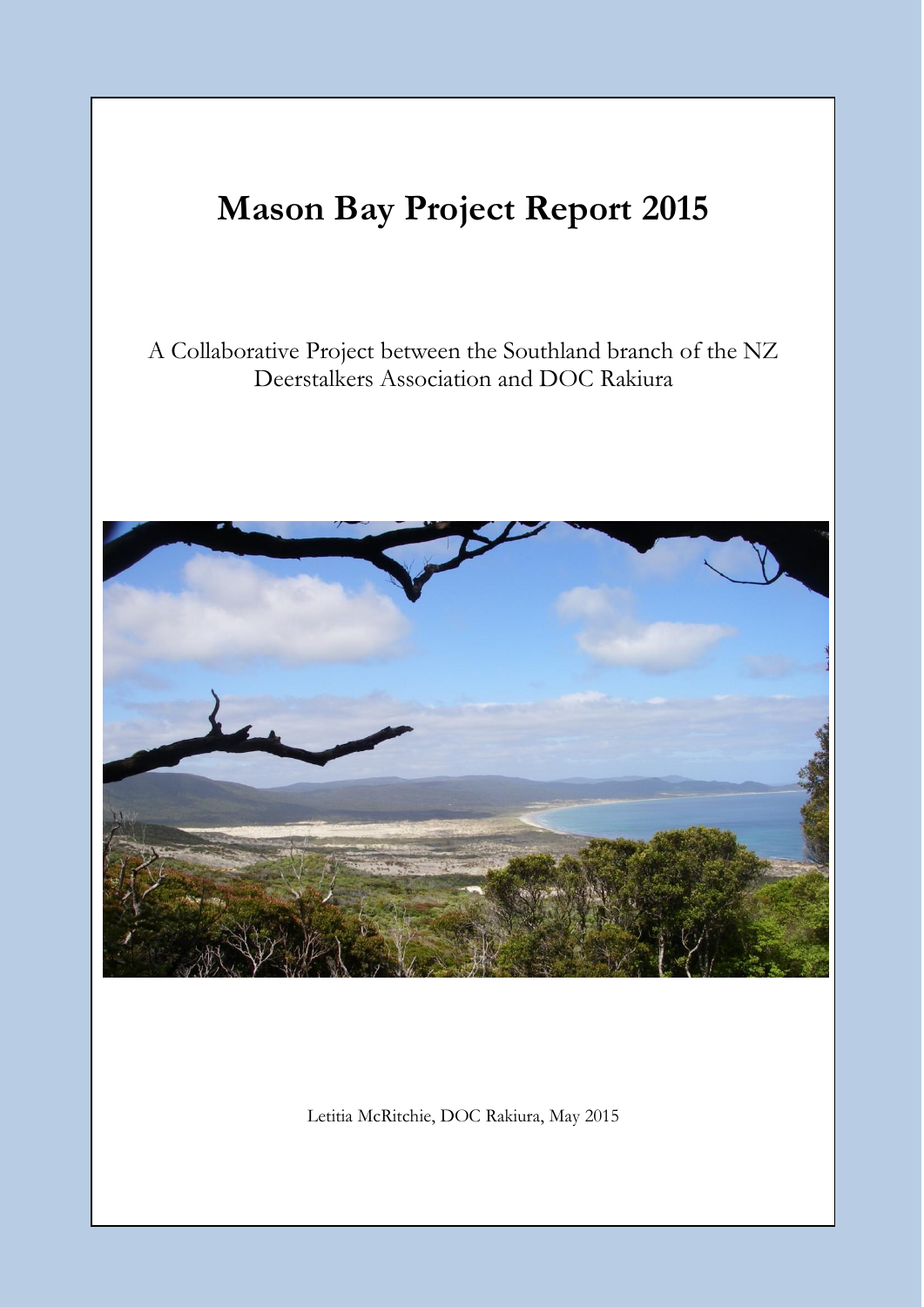# **1. Background**

The Mason Bay trapping project is a collaborative project between the Southland Branch of the NZDA & DOC Rakiura.



For the past nine seasons NZDA volunteers have run a rat control network over 300ha at Mason Bay during spring/early summer (August – December). The aim of the project is to **increase the productivity of native birds by reducing rat numbers during their vulnerable breeding season***.* The trap network was first run in 2006 and was expanded in 2008 and 2009, bringing the number of traps up to 310. The traps require ongoing maintenance, which is carried out during the season by NZDA trap check teams.

Trap sets are Victor rat traps with a corflute cover.

Map 1. Trap network at Mason Bay

The project has also trialled Goodnature possum traps in 2012 and 2013. In 2012 it was found that most of the traps were faulty and they were replaced for 2013. Pre monitoring of possums (before the Goodnature traps were run), was undertaken in August 2012 showed an RTC of 8.8%. Post monitoring of possums was planned but not undertaken after the Goodnature trial finished in December 2013.

The rat trapping area was planned to have possum control undertaken using 1080 in 2015 and RTC monitoring was carried out in July 2015 to see if possum numbers were high enough to justify control. The RTC was 2.6%, well below the 10% threshold for control. I'm unsure if the Goodnature possum traps continued to be run after 2013, but it's likely that they helped to reduce possum numbers over time.

#### Feral Cats

In August 2013 five prototype Goodnature self re-setting cat traps were deployed around the rat trapping grid. Trail cameras recorded cats in the same area as the traps but there were no cat kills

# **Bird Monitoring**

Bird monitoring was undertaken in 2015 by the trap teams for the third consecutive season, in order to create a baseline dataset to be compared against future seasons. See the 2012 report for background on the bird counting method used. The data has not been analysed yet.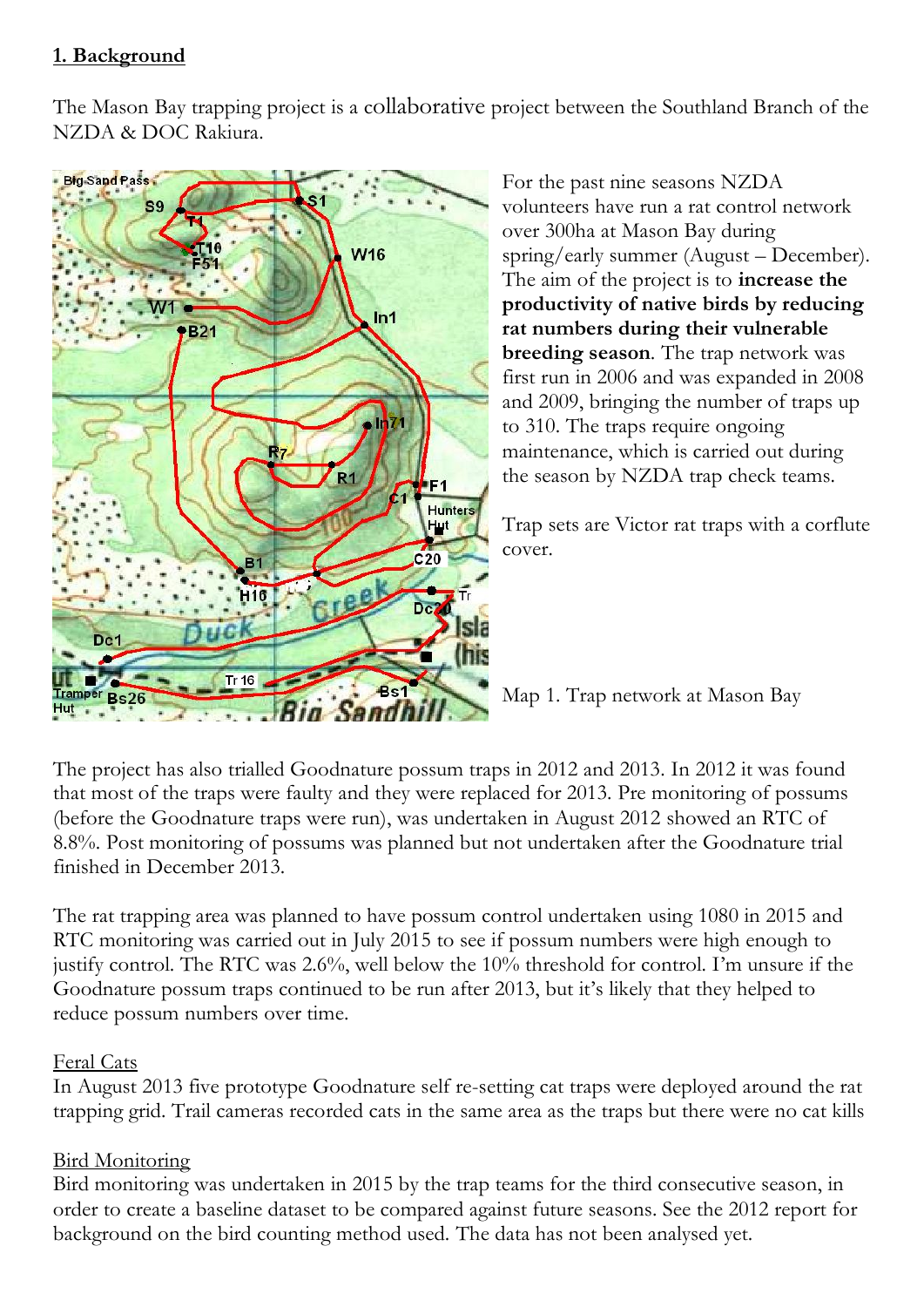### **2. Rat Trapping Results from the 2015 season**

Chart 1 below summarises captures for each trip this season. Chart 2 presents the same data as compared with captures since 2007.



Chart 1. Total rat captures per trip, 2015.

There was no trip in October as the rat numbers had been low on the previous two trips

The captures per trip show that rat numbers were highest in early spring, with another smaller peak of catches in November. The high rat numbers on the first trip also include rats that were caught over the year as the traps are left open after the last trip in December 2014.

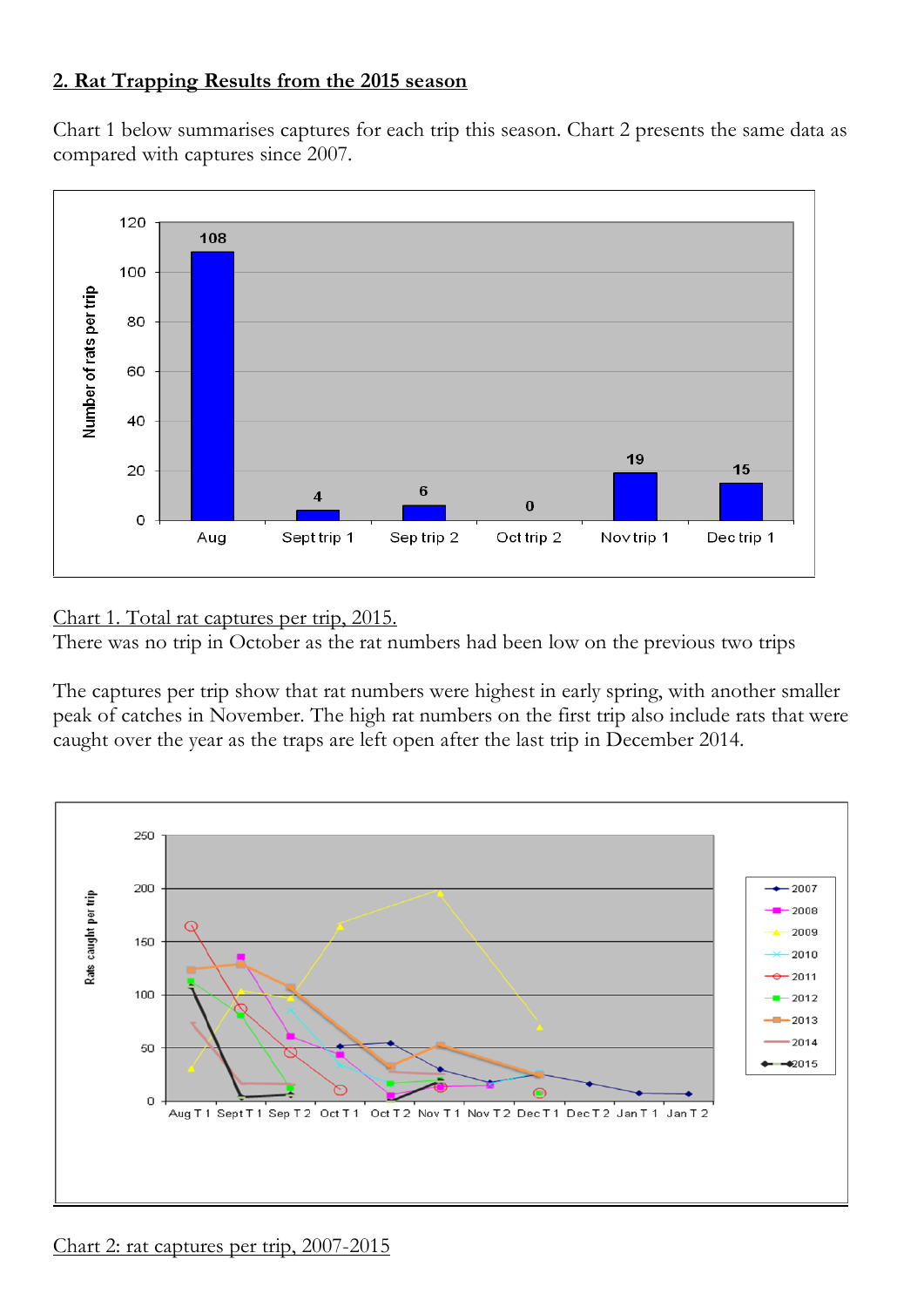Over most years the pattern has been to have high numbers in August which quickly reduce and often there is a small increase again in oct/nov. 2009 was an unusual year in that rat numbers continued to increase over the year and only reduced in December.



#### Chart 3; Total rat catches per year, 2007 - 2015

Chart 3 compares this year's total catch with total catches over the last eight years. A total of 156 rats were caught this season, the lowest number caught since the project began.

Rat populations are well known to cycle with high numbers in years when food sources are masting and lower populations in "normal" years. This is easily seen in the numbers trapped over the last nine years. With strong masting of species like rimu and totara occurring this autumn it is likely there will be a peak of rat numbers next spring



Chart 4. Rats trapped per line, 2015.